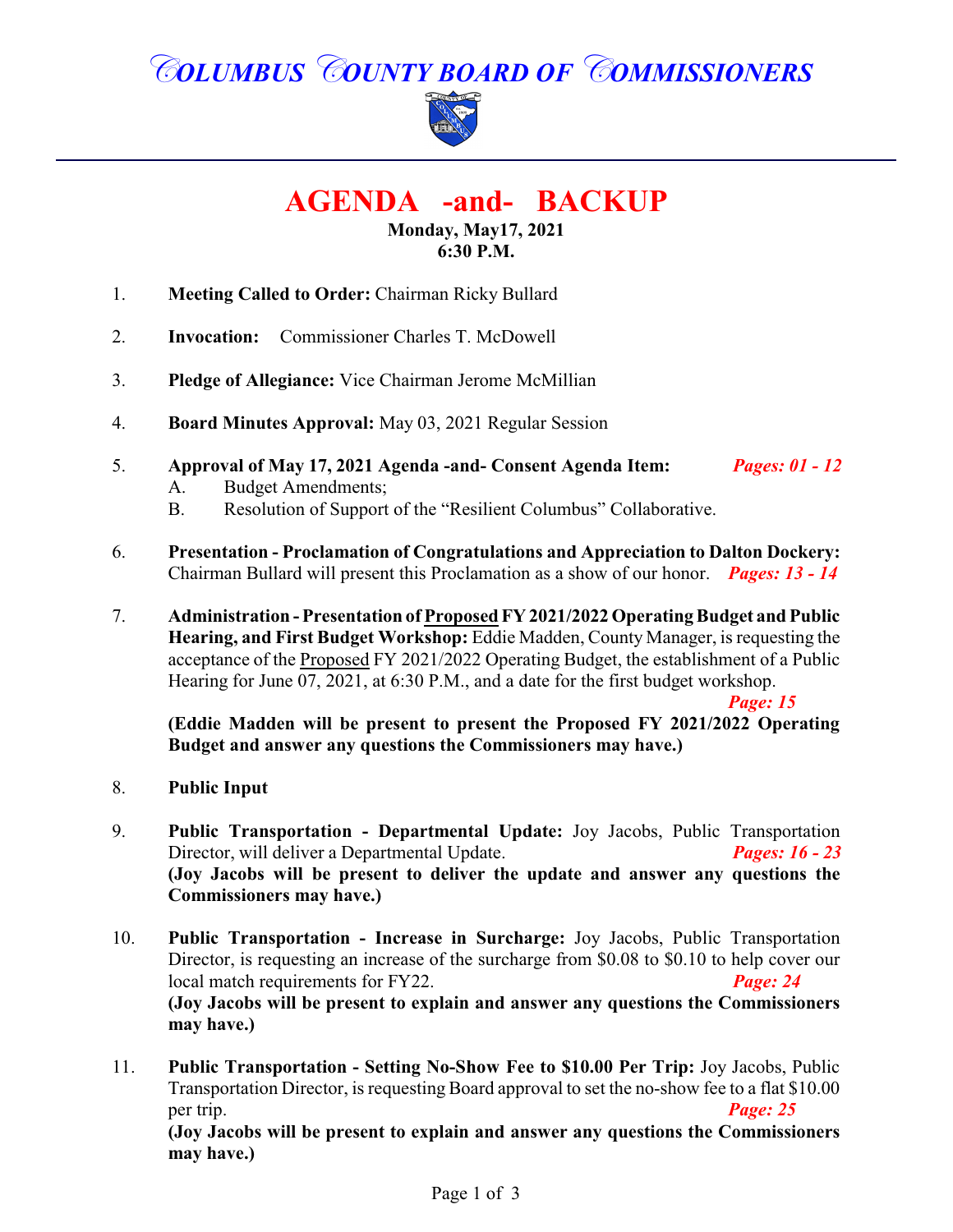- 12. **Social Services Monthly Administrative Services:** Algernon McKenzie, Social Services Director, will deliver the Monthly Administrative Update. *Pages: 26- 35* **(Algernon will be present to deliver update and answer any questions the Commissioners may ask.)**
- 13. **Animal Control Animal Control Ordinance -Amended-:** The Honorable Sheriff Jody Greene, is requesting discussion of the Proposed Animal Control Ordinance, and a Public Hearing be established for June 21, 2021, at 6:30 P.M. *Pages: 36 - 88* **(Sheriff Jody Greene will be present to explain and answer any questions the Commissioners may have.)**
- 14. **Planning -Establishment of Public Hearing:** Samantha Alsup, Planning Director, is requesting June 07, 2021, at 7:00 P.M., as the date and time for a Public Hearing on proposed text amendments to the Columbus County Code of Ordinances, Chapter 10, Parts  $1, 2, 3$  and 4.  $\boldsymbol{Page:}$

**(Samantha Alsup and Richard Flowe, N-Focus, will be present to explain and answer any questions the Commissioners may have.)**

- 15. **Administration Waiver of Tipping Fees for Cerro Gordo and Tabor City Schools:** Eddie Madden, County Manager, is requesting the waiver of tipping fees for the demolition of Cerro Gordo and Tabor City Schools. *Page: 90* **(Eddie Madden will be present to explain and answer any questions the Commissioners may have.)**
- 16. **Finance American Rescue Plan Capital Project Ordinance:** Jay Leatherman, Interim Finance Director, is requesting Board approval. *Pages: 91 - 92* **(Jay Leatherman will be present to explain and answer any questions the Commissioners may have.)**
- 17. **Finance - Financial Report:** Jay Leatherman, Interim Finance Director, will deliver a Financial Report for acceptance. *Pages: 93 - 98* **(Jay Leatherman will be present to explain and answer any questions the Commissioners may have.)**
- 18. **Finance Award of Low Bid for Financing of BB&T Property (Courthouse):** Jay Leatherman, Interim Finance Director, is requesting Board approval of low bid.

*Pages: 99-102*

*89*

**(Jay Leatherman will be present to explain and answer any questions the Commissioners may have.)**

#### **RECESS REGULARSESSIONand enter intoCOLUMBUS COUNTY WATER and SEWER DISTRICTS I, II, III, IV and V BOARD MEETING**

19. **Columbus County Water and Sewer Districts I, II, III, IV and V - Approval of Minutes:** May 03, 2021

#### **ADJOURN COMBINATION MEETING of COLUMBUS COUNTY WATER and SEWER DISTRICTS I, II, III, IV AND V BOARD MEETING**